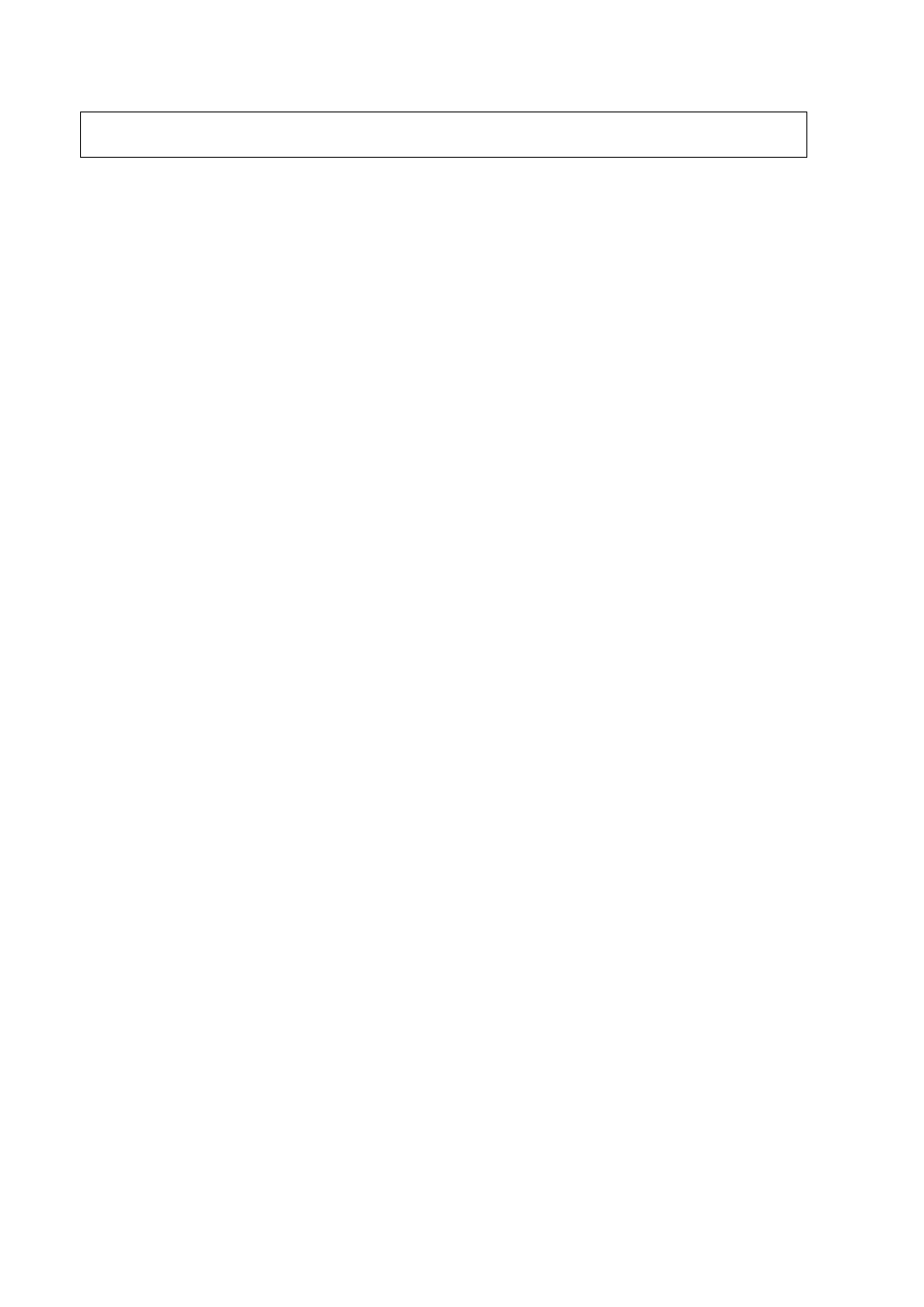We are required by law to provide you with the following information about how we share your information for medical research purposes.

| Data Controller contact<br>details                       | Management Partner, Endeavour Practice, 20 Cleveland Square,<br>Middlesbrough, TS1 2NX                                                                                                                                                                                                                                                            |
|----------------------------------------------------------|---------------------------------------------------------------------------------------------------------------------------------------------------------------------------------------------------------------------------------------------------------------------------------------------------------------------------------------------------|
| <b>Data Protection Officer</b><br>contact details        | Liane Cotterill, Senior Governance Manager & Data Protection Officer<br>North of England Commissioning Support, Teesdale House, Westpoint<br>Road, Thornaby, Stockton-On-Tees, TS17 6BL                                                                                                                                                           |
| Purpose of the<br>processing                             | Medical research and to check the quality of care which is given to<br>patients (this is called national clinical audit).                                                                                                                                                                                                                         |
| Lawful basis for<br>processing                           | The following sections of the GDPR mean that we can use medical<br>records for research and to check the quality of care (national clinical<br>audits)<br>Article $6(1)(e)$ – 'processing is necessary for the performance of a task<br>carried out in the public interest or in the exercise of official authority<br>vested in the controller'. |
|                                                          | For medical research: there are two possible Article 9 conditions.<br>Article 9(2)(a) - 'the data subject has given explicit consent'                                                                                                                                                                                                             |
|                                                          | To check the quality of care (clinical audit):                                                                                                                                                                                                                                                                                                    |
|                                                          | Article $9(2)(h)$ – 'processing is necessary for the purpose of<br>preventativemedicinethe provision of health or social care or<br>treatment or the management of health or social care systems and<br>services'                                                                                                                                 |
| <b>Recipient or categories</b><br>of recipients of the   | For medical research the data will be shared with explicit consent.                                                                                                                                                                                                                                                                               |
| processed data                                           | For national clinical audits which check the quality of care the data will<br>be shared with NHS Digital.                                                                                                                                                                                                                                         |
| <b>Rights to object and the</b><br>national data opt-out | You have a right to object under the GDPR and the right to 'opt-out'<br>under the national data opt-out model. The national data opt-out<br>model provides an easy way for you to opt-out of:                                                                                                                                                     |
|                                                          | information that identifies you being used or shared for medical<br>research purposes and quality checking or audit purposes.                                                                                                                                                                                                                     |
|                                                          | Please contact the practice if you wish to opt-out.                                                                                                                                                                                                                                                                                               |
|                                                          | To find out more about your opt-out choices please go to NHS Digital's<br>website:<br>https://digital.nhs.uk/services/national-data-opt-out-programme                                                                                                                                                                                             |
|                                                          |                                                                                                                                                                                                                                                                                                                                                   |